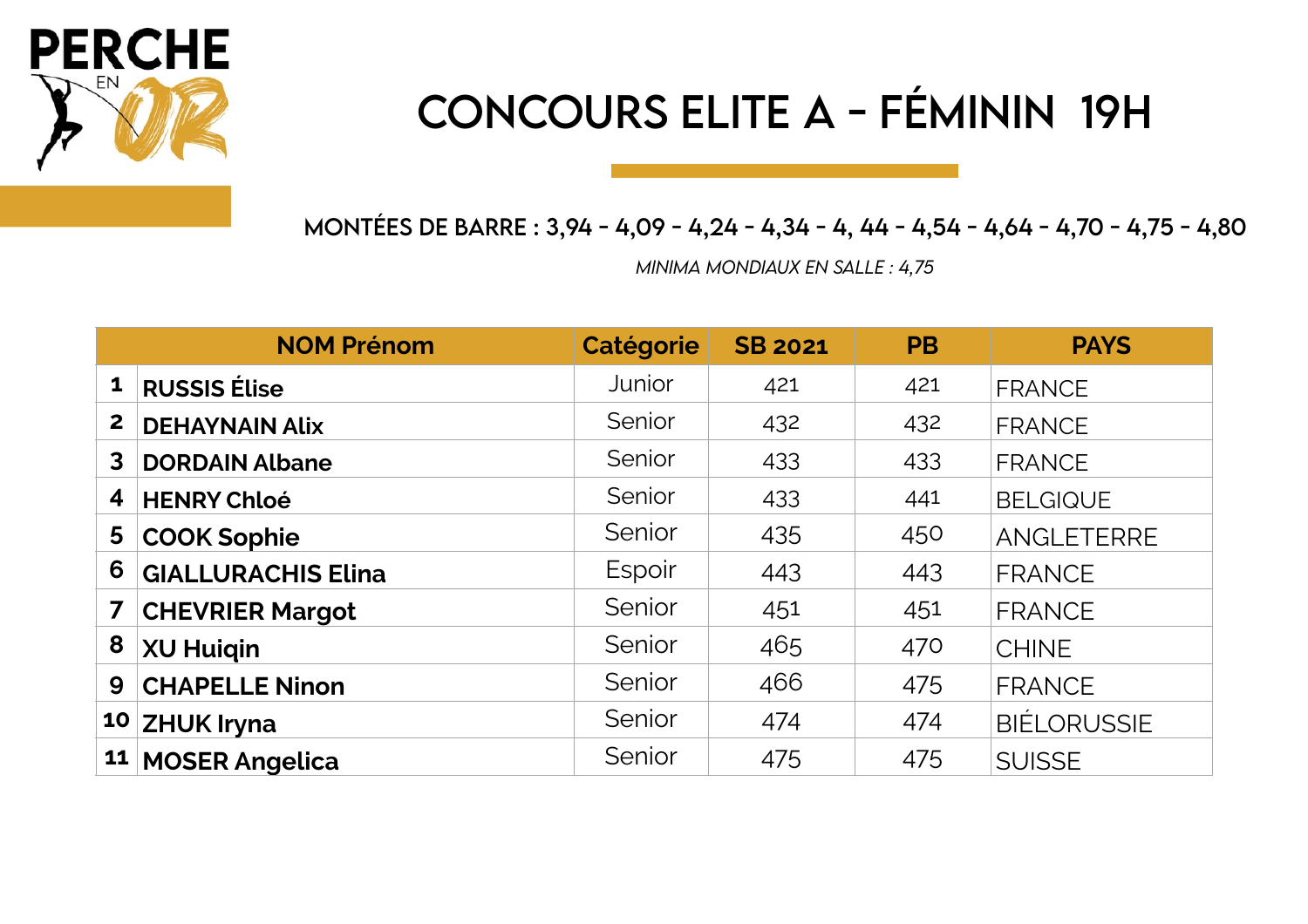

#### CONCOURS ELITE A - MASCULIN 19H

MONTÉES DE BARRE : 5,24 - 5,39 - 5,54 - 5,64 - 5,74 - 5,81 - 5,87 - 5,92 - 5,97

*MINIMA MONDiAUX EN SALLE : 5,81* 

|                | <b>NOM Prénom</b>            | <b>Catégorie</b> | <b>SB 2021</b> | <b>PB</b> | <b>PAYS</b>     |
|----------------|------------------------------|------------------|----------------|-----------|-----------------|
|                | <sup>1</sup> THIERY Baptiste | Espoir           | 560            | 560       | <b>FRANCE</b>   |
| $\overline{2}$ | <b>COLLET Mathieu</b>        | Senior           | 563            | 574       | <b>FRANCE</b>   |
| 3 <sup>1</sup> | <b>COLLET Thibaut</b>        | Senior           | 572            | 572       | <b>FRANCE</b>   |
|                | 4 SENE Alioune               | Senior           | 573            | 573       | <b>FRANCE</b>   |
|                | 5 COPPELL Harry              | Senior           | 580            | 585       | ANGLETERRE      |
| 6              | <b>CORMONT Ethan</b>         | Espoir           | 580            | 580       | <b>FRANCE</b>   |
|                | 7 LUDWIG Matt                | Senior           | 580            | 590       | <b>USA</b>      |
| 8              | <b>BROEDERS Ben</b>          | Senior           | 581            | 581       | <b>BELGIQUE</b> |
|                | 9 WOOTEN Jacob               | Senior           | 581            | 590       | <b>USA</b>      |
|                | 10 LAVILLENIE Valentin       | Senior           | 582            | 582       | <b>FRANCE</b>   |
|                | 11 NILSEN Chris              | Senior           | 597            | 597       | <b>USA</b>      |
|                | 12 VLOON Menno               | Senior           | 585            | 596       | PAYS-BAS        |
|                | 13 LAVILLENIE Renaud         | Senior           | 606            | 616       | <b>FRANCE</b>   |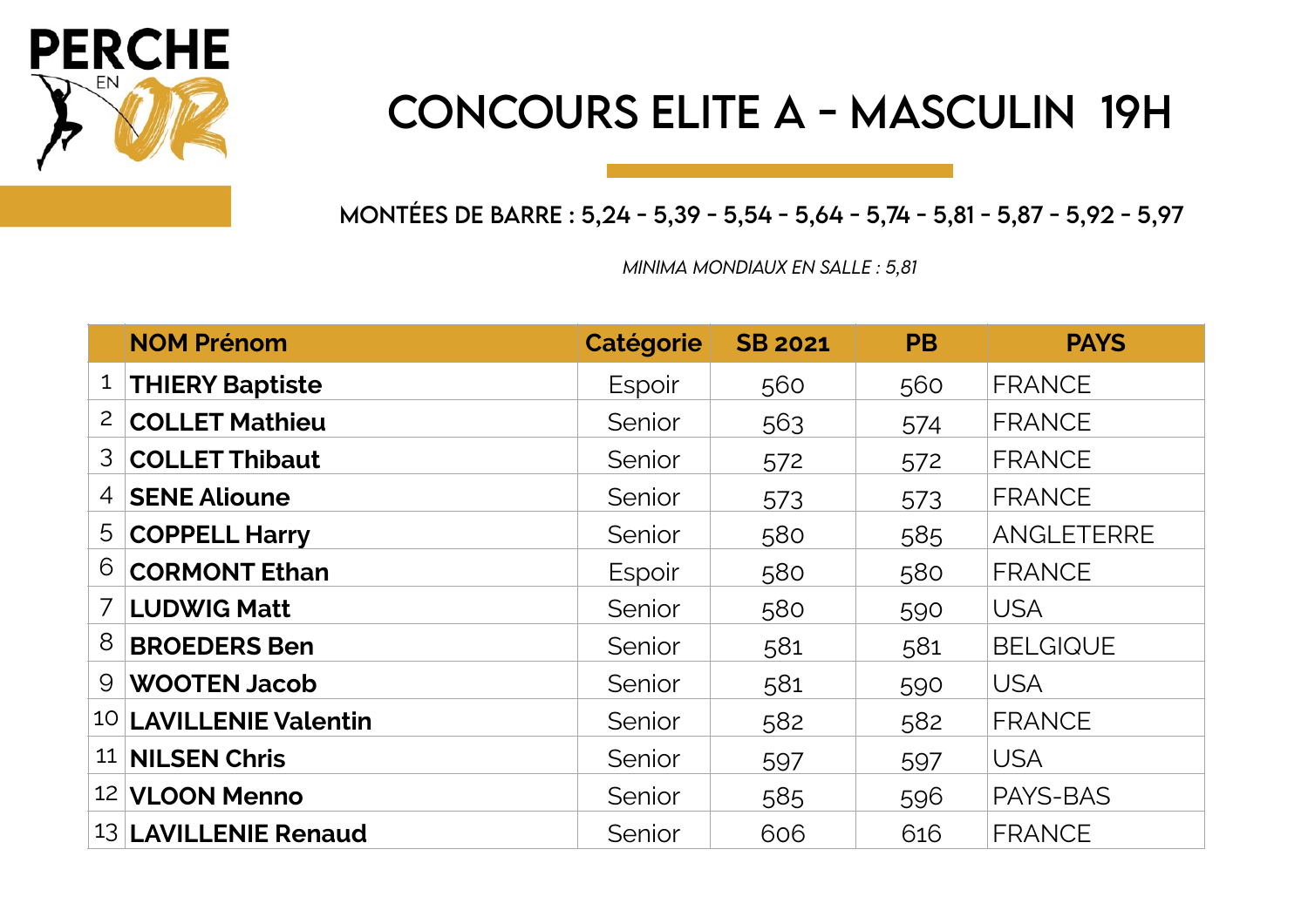

# CONCOURS ELITE B - FÉMiNiN 15H

MONTÉES DE BARRE : 3,64 - 3,79 - 3,94 - 4,04 - 4,14 - 4,24 - 4,34 - 4,44

|                 | <b>NOM Prénom</b>         | <b>Catégorie</b> | <b>SB 2021</b> | <b>PB</b> | <b>PAYS</b>            |
|-----------------|---------------------------|------------------|----------------|-----------|------------------------|
| $\mathbf{1}$    | <b>LEBRUN Romane</b>      | Senior           | 380            | 403       | <b>FRANCE</b>          |
| $\overline{2}$  | <b>MAUGEST Romane</b>     | Espoir           | 383            | 387       | <b>FRANCE</b>          |
| 3               | <b>DEFFIT Armelle</b>     | Espoir           | 400            | 400       | <b>FRANCE</b>          |
| 4               | <b>DAMBRY Noémie</b>      | Senior           | 400            | 406       | <b>FRANCE</b>          |
| 5               | <b>GUILOINEAU Solène</b>  | Senior           | 400            | 433       | <b>FRANCE</b>          |
| 6               | <b>RUBINSHTEIN Ella</b>   | Junior           | 400            | 400       | <b>ISRAEL</b>          |
| 7               | <b>CHOTEAU Laurie</b>     | Senior           | 404            | 410       | <b>FRANCE</b>          |
| 8               | <b>BONNIN Marie-Julie</b> | Espoir           | 410            | 416       | <b>FRANCE</b>          |
| 9               | <b>VISSERS Mélanie</b>    | Senior           | 410            | 426       | <b>BELGIQUE</b>        |
| 10 <sup>°</sup> | <b>RIVEREAU Marie</b>     | Senior           | 411            | 420       | <b>FRANCE</b>          |
| 11              | <b>IVA Charlotte</b>      | Senior           | 413            | 432       | <b>FRANCE</b>          |
| 12              | <b>MCCARTNEY Ellen</b>    | Senior           | 415            | 415       | <b>IRLANDE DU NORD</b> |
| 13              | <b>ASHURST Sophie</b>     | Junior           | 421            | 421       | <b>ANGLETERRE</b>      |
| 14              | <b>MAUBERRET Léa</b>      | Junior           | 423            | 423       | <b>FRANCE</b>          |
| 15 <sub>1</sub> | <b>VAUVILLÉ Marion</b>    | Senior           | 423            | 423       | <b>FRANCE</b>          |
| 16              | <b>MÖLLERS Ria</b>        | Senior           | 425            | 440       | <b>ALLEMAGNE</b>       |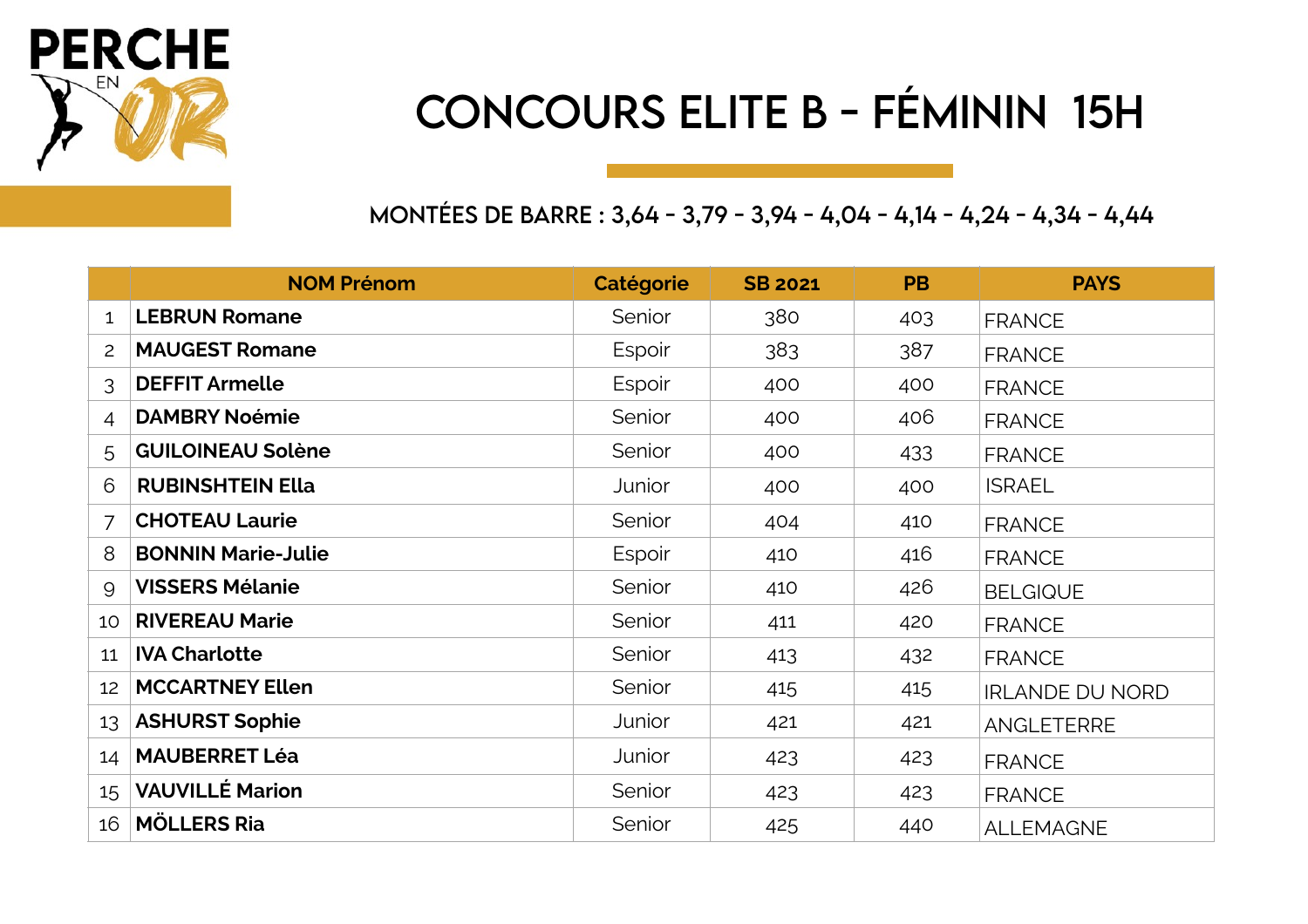

#### CONCOURS ELITE B - MASCULiN 15H

MONTÉES DE BARRE : 4,69 - 4,89 - 5,09 - 5,24 - 5,39 - 5,54 - 5,64 - 5,74 - 5,81

|                 | <b>NOM Prénom</b>          | Catégorie | <b>SB 2021</b> | <b>PB</b> | <b>PAYS</b>     |
|-----------------|----------------------------|-----------|----------------|-----------|-----------------|
| $\mathbf{1}$    | <b>VAN NUFFELEN Thomas</b> | Senior    | 490            | 521       | <b>BELGIQUE</b> |
| 2               | <b>DIALLO Boubacar</b>     | Senior    | 500<br>521     |           | <b>FRANCE</b>   |
| 3               | <b>HOFFMANN François</b>   | Junior    | 500            | 500       | <b>FRANCE</b>   |
| 4               | <b>BODART Robin</b>        | Senior    | 525            | 525       | <b>BELGIQUE</b> |
| 5               | <b>CABRERA Léo</b>         | Espoir    | 527            | 527       | <b>FRANCE</b>   |
| 6               | <b>RENAUDIN Baptiste</b>   | Espoir    | 528            | 528       | <b>FRANCE</b>   |
|                 | <b>AMAR ROUANA Medhi</b>   | Senior    | 540            | 548       | <b>FRANCE</b>   |
| 8               | <b>PROD'HOMME Mathis</b>   | Junior    | 540            | 540       | <b>FRANCE</b>   |
| 9               | <b>BATAILLON Jérémy</b>    | Senior    | 542            | 542       | <b>FRANCE</b>   |
| 10 <sup>°</sup> | <b>GAVILLON Romain</b>     | Senior    | 543            | 557       | <b>FRANCE</b>   |
| 11              | <b>ORBAN Matthias</b>      | Espoir    | 545            | 557       | <b>FRANCE</b>   |
| 12              | <b>JOSEPH Stanley</b>      | Senior    | 550            | 575       | <b>FRANCE</b>   |
| 13              | YAMAMOTO Seito             | Senior    | 560            | 577       | <b>JAPON</b>    |
| 14              | <b>MYERS Charlie</b>       | Senior    | 565            | 571       | ANGLETERRE      |
|                 | 15 WOJCIECHOWSKI Pawel     | Senior    | 570            | 593       | <b>POLOGNE</b>  |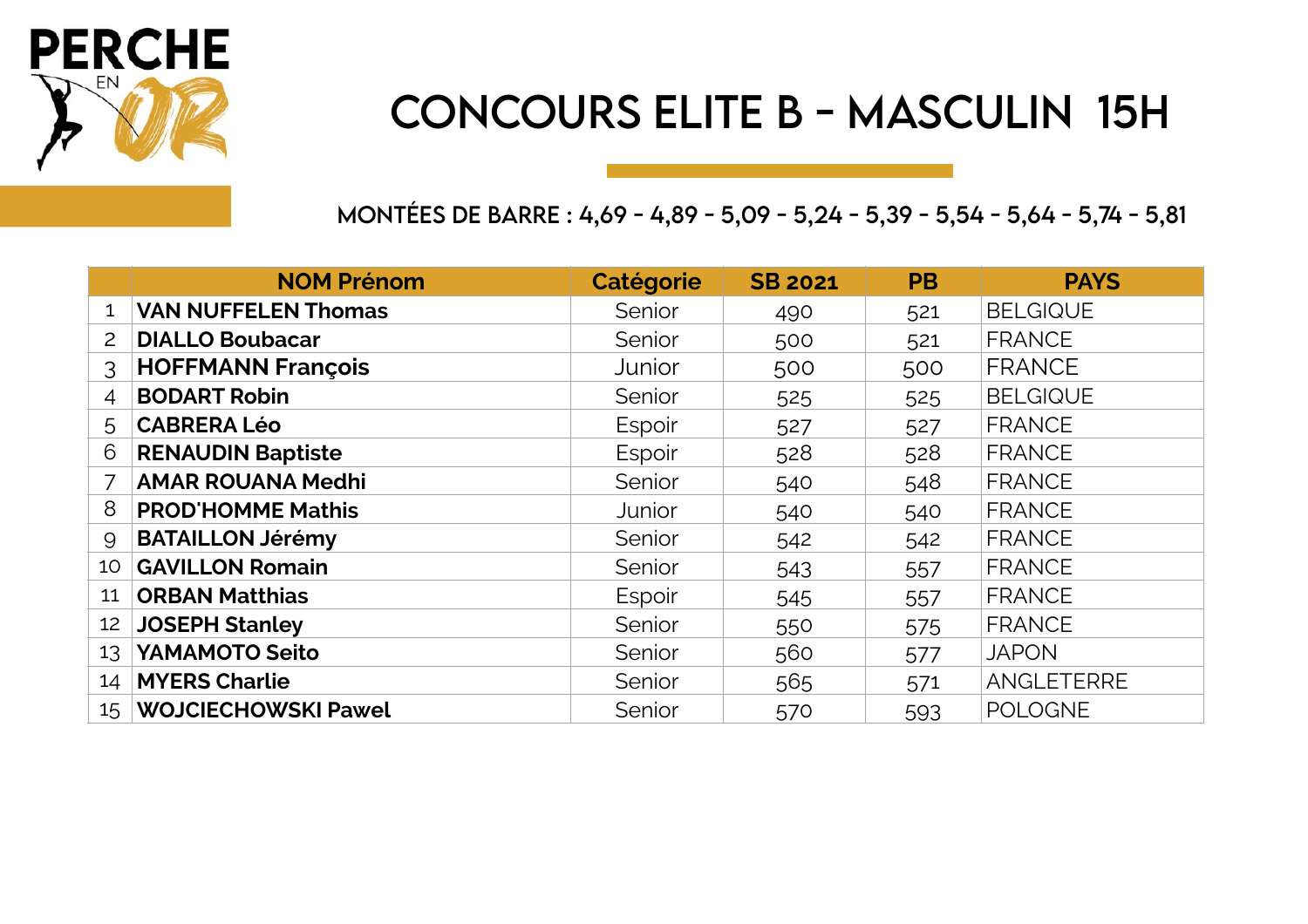

#### CONCOURS FEMME 12H

MONTÉES DE BARRE : 2,94 - 3,14 - 3,34 - 3,49 - 3,64 - 3,74 - 3,84 - 3,94 - 4,04

|                 | <b>NOM Prénom</b>        | Catégorie | <b>SB 2021</b> | <b>PB</b> | <b>PAYS</b>     |
|-----------------|--------------------------|-----------|----------------|-----------|-----------------|
| 1               | <b>MANGUE Blue</b>       | Cadette   | 322            | 322       | <b>FRANCE</b>   |
| $\overline{2}$  | <b>BLOCH Caroline</b>    | Espoir    | 330            | 340       | <b>BELGIQUE</b> |
| 3               | <b>FICHEPOIL Léa</b>     | Senior    | 333            | 355       | <b>FRANCE</b>   |
| $\overline{4}$  | <b>GOURNAY Lola</b>      | Cadette   | 334            | 334       | <b>FRANCE</b>   |
| 5               | <b>BONCHE Lilou</b>      | Junior    | 345            | 345       | <b>FRANCE</b>   |
| 6               | <b>ZEBIC Juliette</b>    | Junior    | 355            | 370       | <b>FRANCE</b>   |
|                 | <b>MOULIN Violette</b>   | Cadette   | 363            | 368       | <b>FRANCE</b>   |
| 8               | <b>HILBORNE Mariette</b> | Master    | 367            | 400       | <b>FRANCE</b>   |
| 9               | <b>LETOMBE Agathe</b>    | Junior    | 376            | 376       | <b>FRANCE</b>   |
|                 | 10 SAUVAGE Cloé          | Senior    | 376            | 376       | <b>FRANCE</b>   |
| 11              | <b>ROUSSEAU Flora</b>    | Espoir    | 378            | 380       | <b>FRANCE</b>   |
| 12 <sup>2</sup> | <b>ELHAOUZI Jade</b>     | Cadette   | 380            | 385       | <b>FRANCE</b>   |
|                 | 13 DOWSON Sophie         | Senior    | 385            | 395       | ANGLETERRE      |
|                 | 14   LEDUC Camille       | Espoir    | 387            | 387       | <b>FRANCE</b>   |
|                 | 15   MANTEL Yarden       | Minime    | 395            | 395       | <b>ISRAEL</b>   |
|                 | 16 DÉCARRE Alizée        | Espoir    | 417            | 417       | <b>FRANCE</b>   |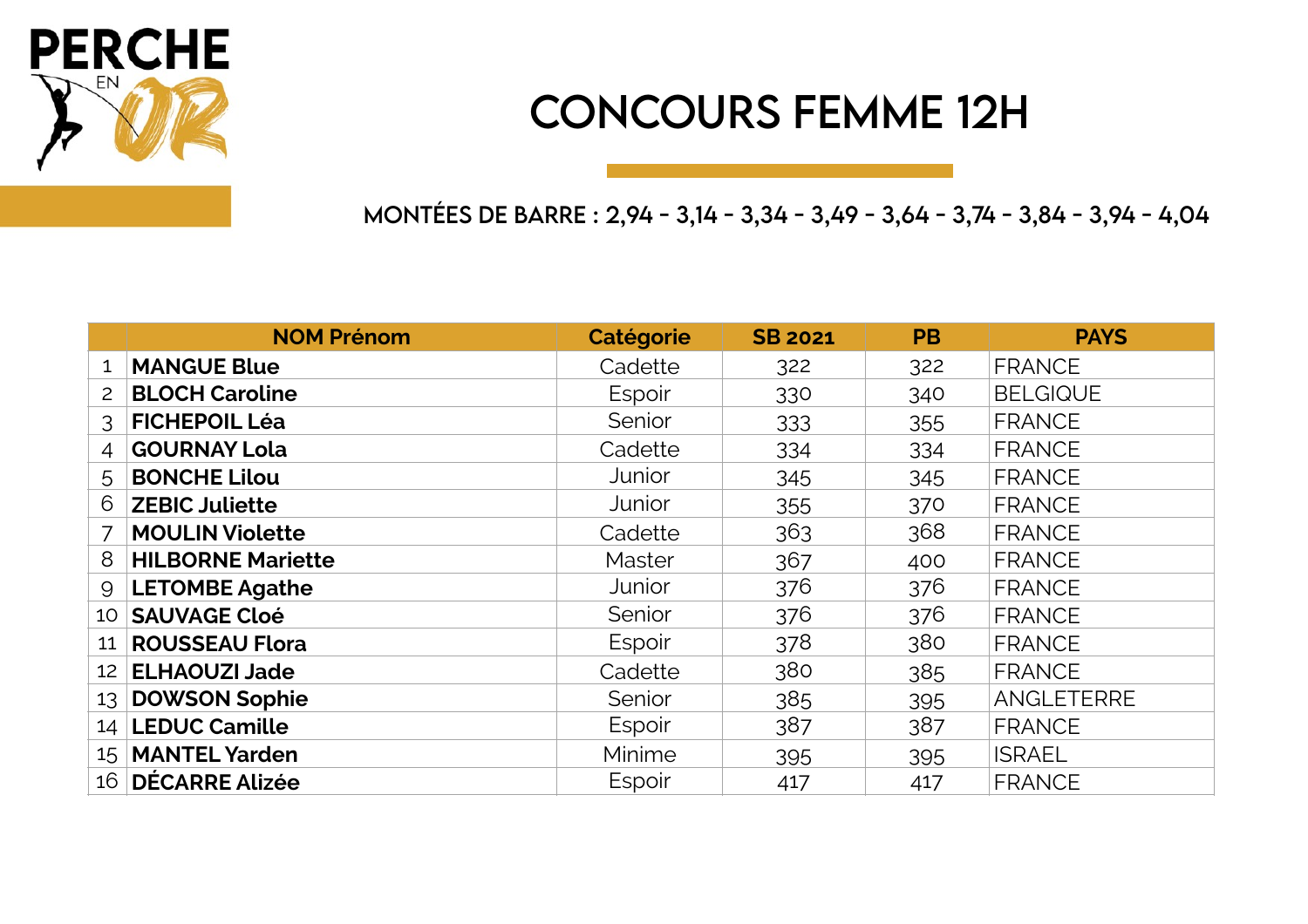

#### CONCOURS HOMME 12H

MONTÉES DE BARRE : 4,44 - 4,64 - 4,79 - 4,94 - 5,09 - 5,19 - 5,29 - 5,39

| <b>NOM Prénom</b>     | <b>Catégorie</b> | <b>SB 2021</b> | <b>PB</b> | <b>PAYS</b>       |
|-----------------------|------------------|----------------|-----------|-------------------|
| 1 GOBIN Guillaume     | Senior           | 485            | 485       | <b>BELGIQUE</b>   |
| 2 ORY Gilles          | Espoir           | 460            | 480       | <b>BELGIQUE</b>   |
| 3 BASTIEN Téo         | Espoir           | 470            | 474       | <b>FRANCE</b>     |
| 4 JOANNES Loïc        | Senior           | 470            | 471       | <b>BELGIQUE</b>   |
| 5 MAINIL Simon        | Cadet            | 471            | 471       | <b>FRANCE</b>     |
| 6 CALLINAN Conor      | Junior           | 475            | 475       | <b>IRLANDE</b>    |
| $7$ CAIHE Caihe       | Senior           | 476            | 485       | <b>FRANCE</b>     |
| <b>8 LACHICHE Max</b> | Senior           | 460            | 477       | <b>FRANCE</b>     |
| 9 DILLIES Louis       | Senior           | 477            | 477       | <b>FRANCE</b>     |
| 10 DOUSSET Marin      | Senior           | 483            | 497       | <b>FRANCE</b>     |
| 11 STRAET Pierre      | Junior           | 490            | 490       | <b>BELGIQUE</b>   |
| 12 WALSH Ethan        | Senior           | 500            | 536       | ANGLETERRE        |
| 13 SAVY Clément       | Senior           | 502            | 507       | <b>FRANCE</b>     |
| 14 ICHOU Adam         | Espoir           | 511            | 511       | <b>FRANCE</b>     |
| 15 QUEST Alexis       | Senior           | 516            | 536       | <b>FRANCE</b>     |
| 16 PALATS Isack       | Espoir           | 522            | 522       | <b>FRANCE</b>     |
| 17 PHIPPS Jack        | Senior           | 524            | 525       | <b>ANGLETERRE</b> |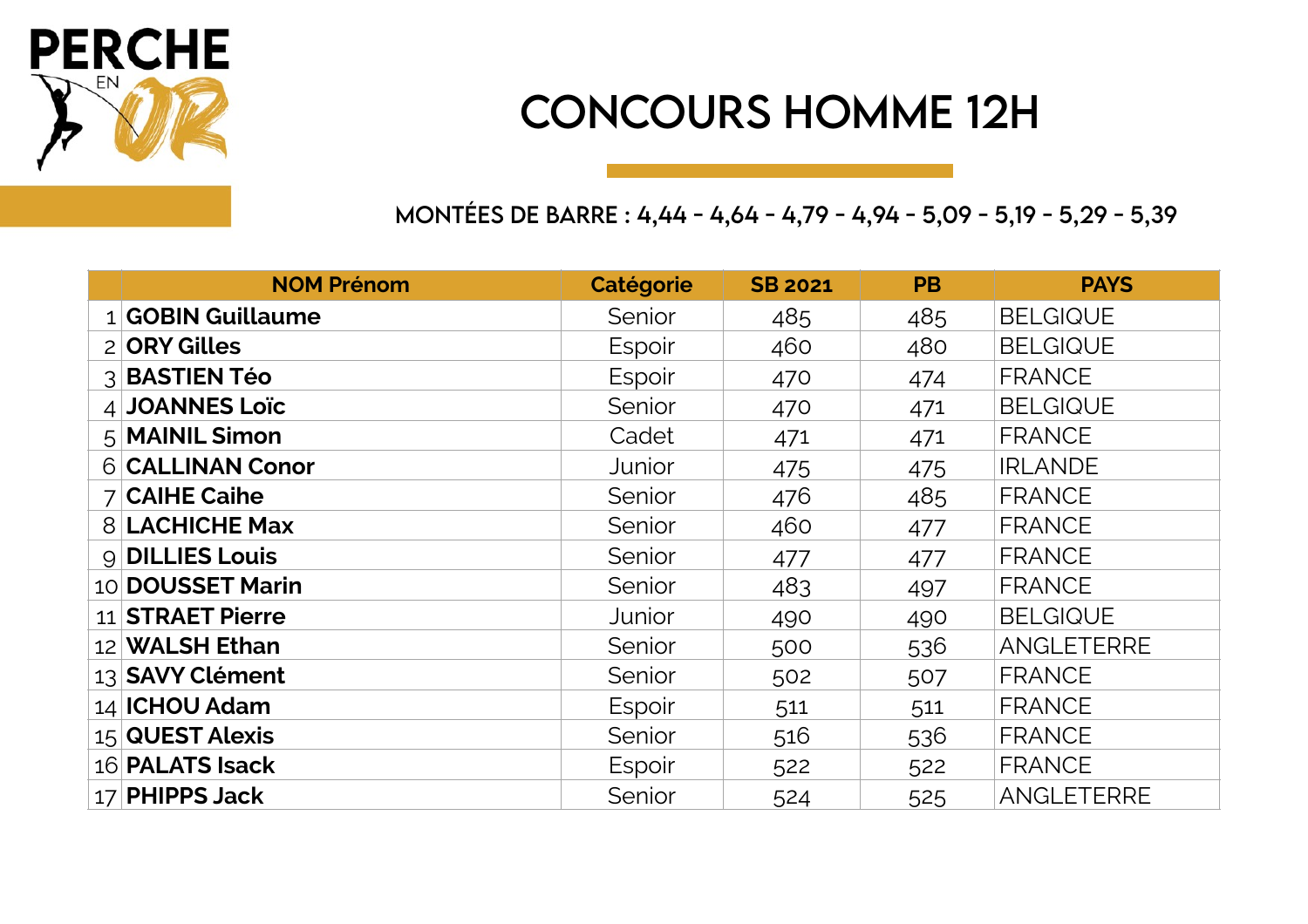

#### CONCOURS HOMME 9H

MONTÉES DE BARRE : 3,44 - 3,64 - 3,79 - 3,94 - 4,09 - 4,24 - 4,39 - 4,54 - 4,64 - 4,74

|                           | <b>NOM Prénom</b>            | Catégorie | <b>SB 2021</b> | <b>PB</b> | <b>PAYS</b>     |
|---------------------------|------------------------------|-----------|----------------|-----------|-----------------|
| 1                         | <b>HOUVENAEGHEL Baptiste</b> | Junior    | 376<br>377     |           | <b>FRANCE</b>   |
| $\mathsf{2}^{\mathsf{2}}$ | <b>CHERMAK Nassim</b>        | Senior    | 390            |           | <b>FRANCE</b>   |
| 3                         | <b>GHIBAUDO Frédéric</b>     | Senior    | 390            | 390       | <b>FRANCE</b>   |
| 4                         | <b>HELLER Nicolas</b>        | Master    | 400            | 400       | <b>FRANCE</b>   |
| 5.                        | <b>KEITA Souleymane</b>      | Senior    | 400            | 400       | <b>FRANCE</b>   |
| 6                         | <b>PIETERS Julien</b>        | Senior    | 401            | 432       | <b>BELGIQUE</b> |
| $\overline{7}$            | <b>NOBLET Célestin</b>       | Cadet     | 413            | 413       | <b>FRANCE</b>   |
| 8                         | <b>LEJEUNE Jean-Baptiste</b> | Junior    | 416            | 416       | <b>BELGIQUE</b> |
| 9                         | <b>GOSSELIN Rémi</b>         | Espoir    | 418            | 418       | <b>FRANCE</b>   |
| 10                        | <b>DROSSART Pierrot</b>      | Senior    | 426            | 426       | <b>BELGIQUE</b> |
| 11                        | <b>SAUVAGE Aymeric</b>       | Senior    | 431            | 442       | <b>FRANCE</b>   |
| 12                        | <b>MEZHURETSKIY Iliya</b>    | Junior    | 432            | 432       | <b>ISRAEL</b>   |
| 13                        | <b>FRAYSSE Benoit</b>        | Senior    | 436            | 442       | <b>FRANCE</b>   |
| 14                        | <b>GUILLET Louis</b>         | Junior    | 440            | 440       | <b>FRANCE</b>   |
| 15                        | <b>MAL Lucas</b>             | Junior    | 447            | 447       | <b>FRANCE</b>   |
| 16                        | <b>VANDAELE Simon</b>        | Senior    | 448            | 448       | <b>FRANCE</b>   |
| 17                        | <b>URBANCZYK Lukas</b>       | Cadet     | 450            | 450       | <b>BELGIQUE</b> |
| 18                        | <b>PINTE Alexandre</b>       | Junior    | 450            | 452       | <b>BELGIQUE</b> |
| 19                        | <b>GUILLEMOT Thomas</b>      | Junior    | 454            | 454       | <b>FRANCE</b>   |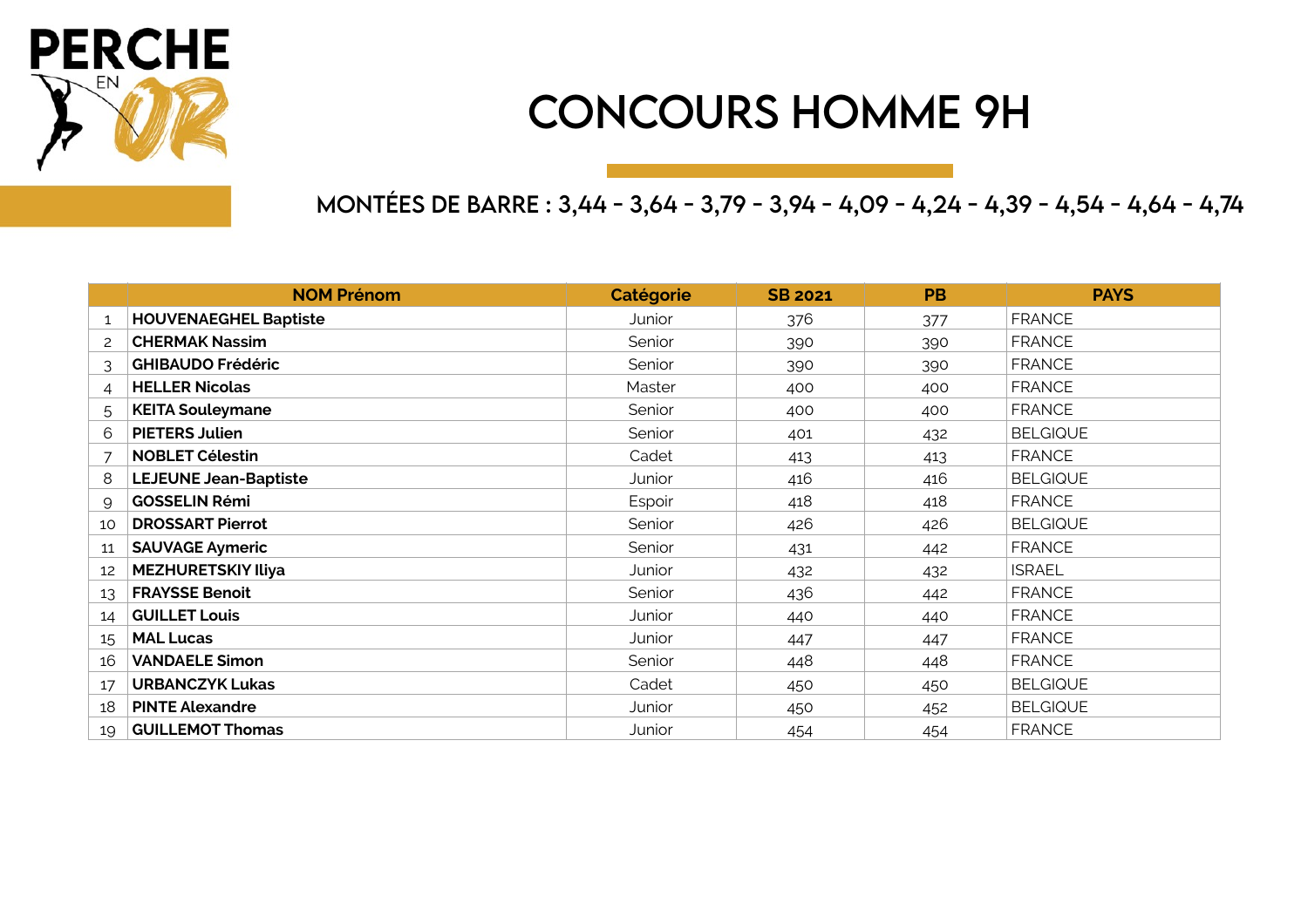

## CONCOURS MIXTE 9H

#### MONTÉES DE BARRE : 2,04 - 2,24 - 2,44 - 2,64 - 2,84 - 3,04 - 3,19 - 3,34 - 3,49 - 3,64 - 3,79 - 3,94

|    | <b>NOM Prénom</b>             | Catégorie | <b>SB 2021</b> | <b>PB</b> | <b>PAYS</b>     |
|----|-------------------------------|-----------|----------------|-----------|-----------------|
| 1  | <b>BOURGIS Julie</b>          | Benjamin  | 230            | 232       | <b>FRANCE</b>   |
| 2  | <b>D'HOLLANDE Clément</b>     | Benjamin  | 247            | 247       | <b>FRANCE</b>   |
| 3  | <b>COURTIN Zoé</b>            | Minime    | 250            | 255       | <b>FRANCE</b>   |
| 4  | <b>DESLYPER Clara</b>         | Cadette   | 250            | 265       | <b>FRANCE</b>   |
| 5  | <b>VILLETTE Eryne</b>         | Cadette   | 255            | 255       | <b>FRANCE</b>   |
| 6  | <b>TEIXEIRA Théo</b>          | Minime    | 263            | 263       | <b>FRANCE</b>   |
|    | <b>GERALDES Lena</b>          | Minime    | 267            | 267       | <b>FRANCE</b>   |
| 8  | <b>POTARD Amandine</b>        | Cadette   | 280            | 280       | <b>FRANCE</b>   |
| 9  | <b>DEBARGE Louison</b>        | Cadet     | 280            | 280       | <b>FRANCE</b>   |
| 10 | <b>CAREL Juliette</b>         | Espoir    | 276            | 360       | <b>FRANCE</b>   |
| 11 | <b>HUYBENS Clémence</b>       | Cadette   | 295            | 310       | <b>BELGIQUE</b> |
| 12 | <b>HOFFMANN Caroline</b>      | Junior    | 306            | 306       | <b>FRANCE</b>   |
| 13 | <b>TEIXEIRA Tino</b>          | Master    | 313            | 400       | <b>FRANCE</b>   |
| 14 | <b>CANIL Julien</b>           | Senior    | 320            | 320       | <b>FRANCE</b>   |
| 15 | <b>DURIEUX Constance</b>      | Cadette   | 320            | 320       | <b>BELGIQUE</b> |
| 16 | <b>DUMORA Naël</b>            | Cadet     | 350            | 387       | <b>FRANCE</b>   |
| 17 | <b>MAGNY Paul</b>             | Junior    | 350            | 391       | <b>FRANCE</b>   |
| 18 | <b>FANCHON BAILLET Charli</b> | Minime    | 363            | 363       | <b>FRANCE</b>   |
| 19 | <b>URBANCZYK Mathias</b>      | Minime    | 360            | 371       | <b>BELGIQUE</b> |
| 20 | <b>TURPIN Pacôme</b>          | Minime    | 390            | 390       | <b>FRANCE</b>   |